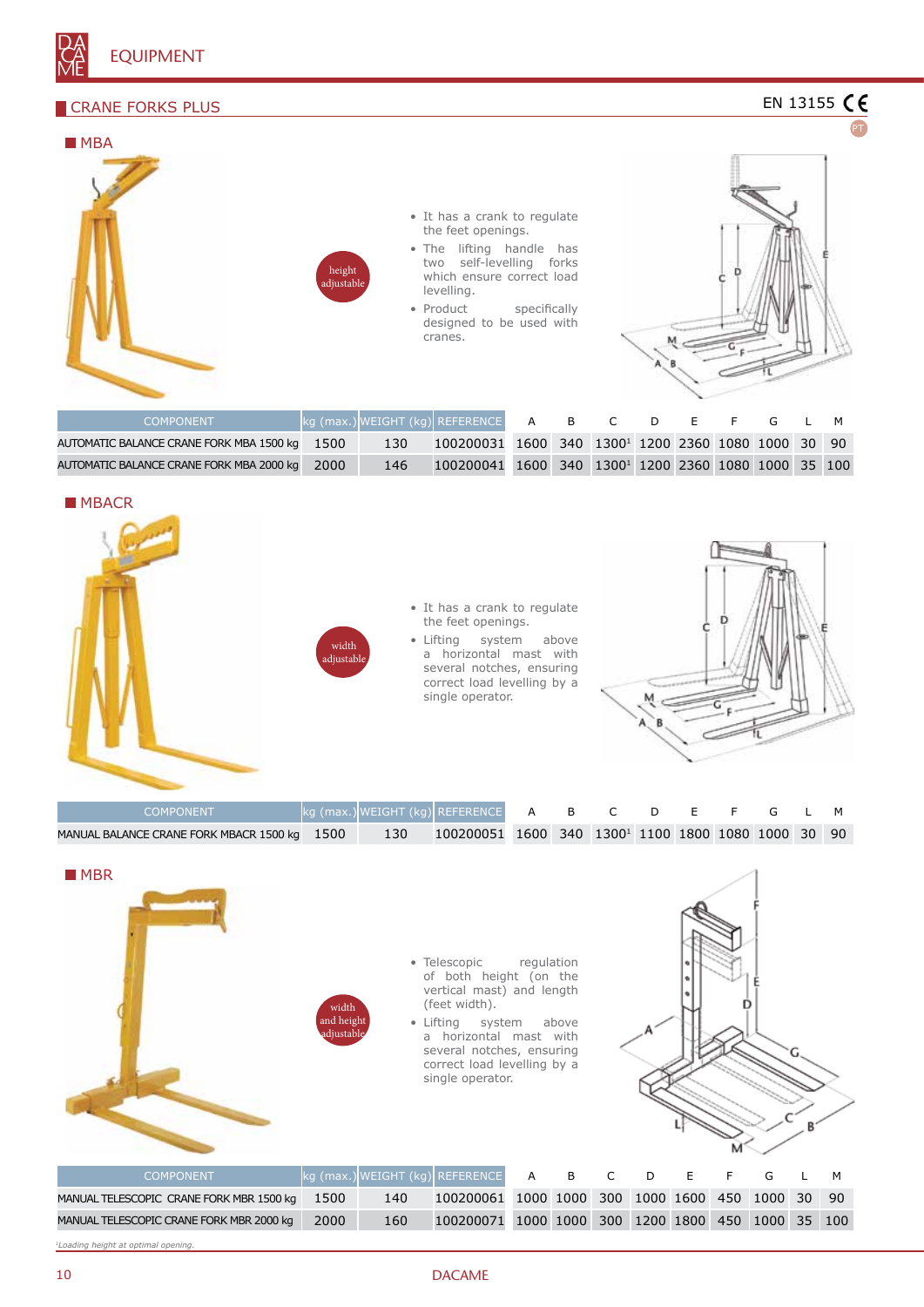

#### **CRANE FORKS DCM**

*Two positions for the lifting rings: load position and unload position.*

*Upper body manufactured with IPE 240; poles manufactured with IPE 100.*

*Grille for load fastening. High-resistance St-52 steel feet.* PT





| <b>COMPONENT</b>     |      |     | $\left  \text{kg (max.)} \right $ WEIGHT (kg) REFERENCE A B C D E F G L M |  |  |  |  |  |
|----------------------|------|-----|---------------------------------------------------------------------------|--|--|--|--|--|
| FORKLIFT DCM 1500 kg | 1500 | 101 | 100200025 1010 630 900 1265 1600 900 910 30 100                           |  |  |  |  |  |

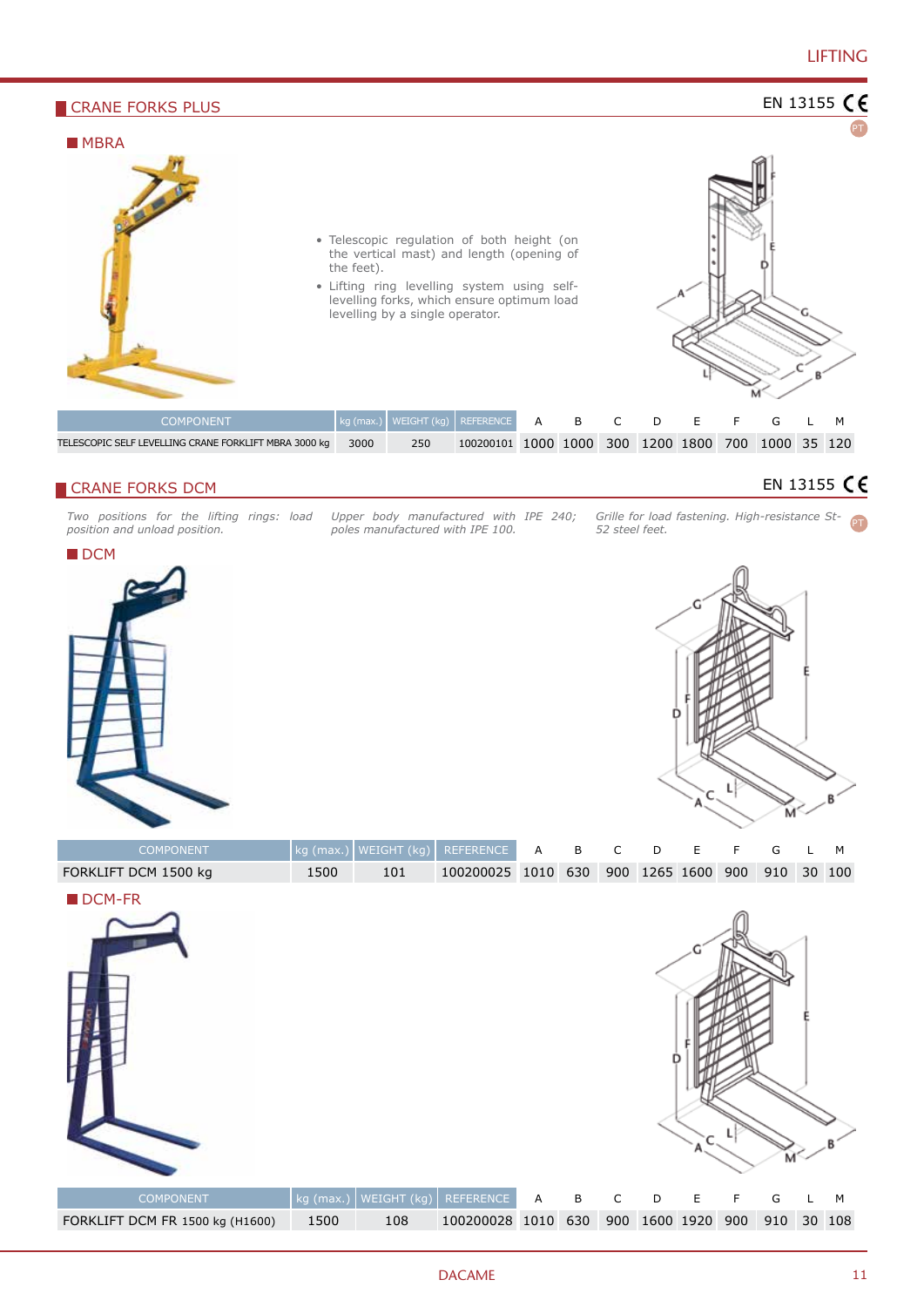

#### **PROP PALLETS**

*All 4 lower corners are reinforced. Can be manipulated from all 4 sides using a* 

*forklift, pallet truck or crane. Optimised suspension and stacking flanges.*  EN 13626

PT GA

**ECO** 



round tube



- Ø48 mm round tube.
- 50 x 50 mm square pipe.



*Manufactured with high quality S275 steel.*

| <b>COMPONENT</b>       |     | kg (max.)  STACK (max.)  WEIGHT (kg)  REFERENCE |      |           | INTERIOR - EXTERIOR |           |          |
|------------------------|-----|-------------------------------------------------|------|-----------|---------------------|-----------|----------|
| PALLET ECO 400 kg      | 400 | $3$ heights $(2/1)$                             | 27.5 | 010600020 |                     |           |          |
| PALLET ECO 400 kg (GA) | 400 | $3$ heights $(2/1)$                             | 27.5 | 010600021 | 910-1010            | 1250-1350 | 950-1100 |

DCM



Manufactured with: • 40 x 40 mm square pipe



| <b>COMPONENT</b>            |     | kg (max.)  STACK (max.)  WEIGHT (kg) |     | REFERENCE |     |
|-----------------------------|-----|--------------------------------------|-----|-----------|-----|
| PROP PALLET DCM 600 kg      | 600 | 3 heights $(2/1)$                    | 34  | 010600025 |     |
| PROP PALLET DCM 600 kg (GA) | 600 | $3$ heights $(2/1)$                  | -34 | 010600026 | 710 |

| INTERIOR - EXTERIOR |           |         |  |  |  |  |  |
|---------------------|-----------|---------|--|--|--|--|--|
|                     | R         |         |  |  |  |  |  |
| 710-790             | 1160-1240 | 610-845 |  |  |  |  |  |

*Examples of use:*